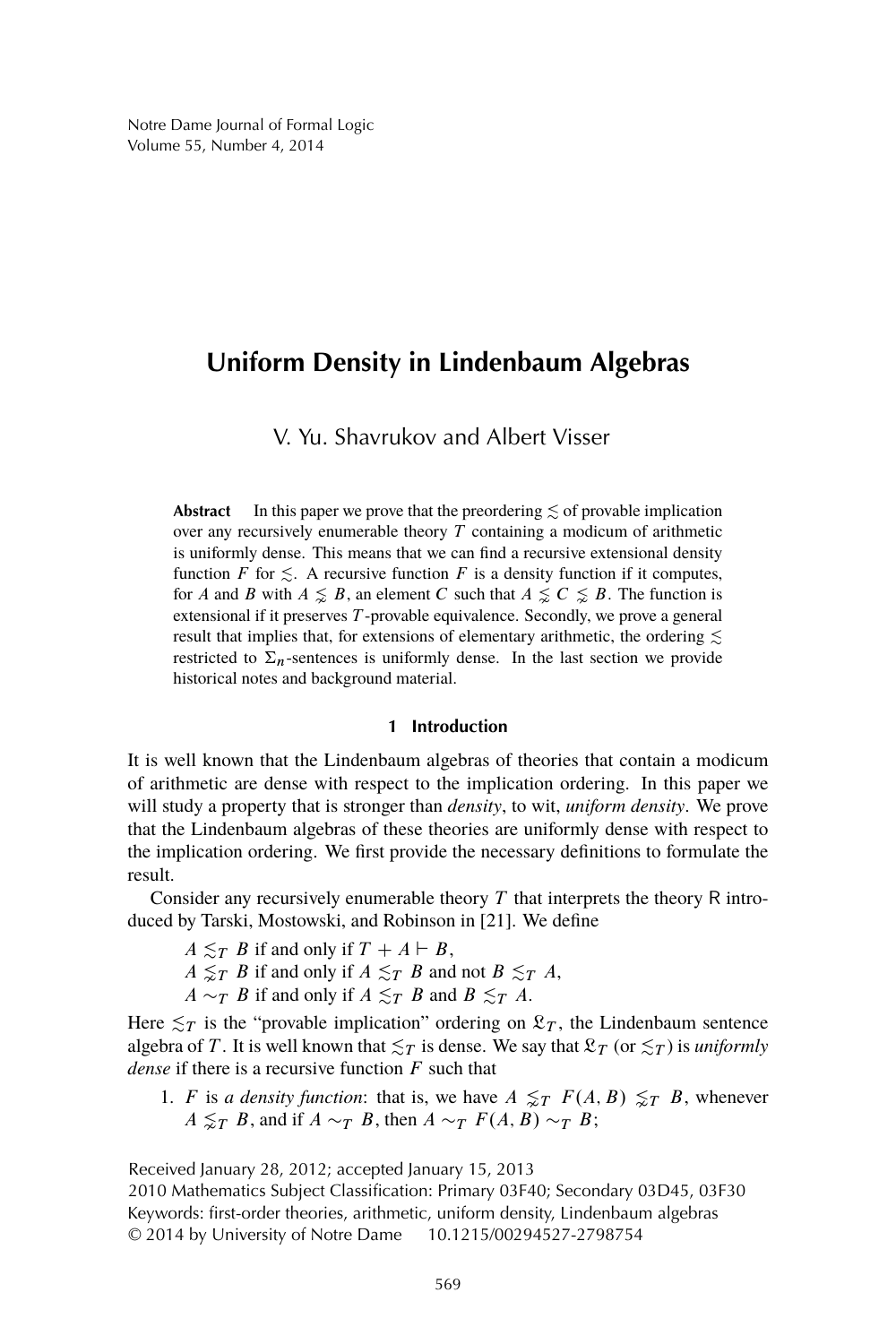#### 570 Shavrukov and Visser

2. *F* is *extensional*: if  $A \sim_T A'$  and  $B \sim_T B'$ , then  $F(A, B) \sim_T F(A', B')$ . We show that  $\mathcal{L}_T$  is uniformly dense for recursively enumerable theories T that interpret R. Moreover, we can take the function  $F$  to be elementary and, in some specific cases, even p-time computable.

We present our proof in Section 3. It consists of two stages. First we prove the desired result for Peano arithmetic PA or, more generally, for essentially reflexive theories (see Remark 1.1 for a discussion of essential reflexivity). Our construction delivers a p-time computable density function. This result is then generalized to all r.e. consistent theories that interpret R although the new density functions fall outside polynomial time—we don't know if this can be rectified.

A variant of the density question is obtained by imposing a restriction to a prescribed formula class. We explore this variant in Section 4. We prove a general result which implies, for example, that, for extensions  $T$  of elementary arithmetic, the ordering  $\lesssim_T$  restricted to  $\Sigma_n$ -sentences is uniformly dense.

The basic idea and the ingredients of our construction for PA come with a history. The sentences we produce are certain unique Rosser sentences of a kind studied by Smoryński [19], and they are the unique Gödel sentences of a certain Feferman predicate studied in Shavrukov [18]. Finally, they are Orey sentences. We will explain this background in Section 5. The reader who wants to just see the solution may, of course, skip Section 5.

**Remark 1.1** A theory is *essentially reflexive* (*uniformly essentially reflexive*) if it proves reflection (resp., uniform reflection) for each of its finitely axiomatized subtheories. Here (uniform) reflection concerns a proof predicate that is formalized with respect to an interpretation N of a weak arithmetic, like  $S_2^1$ , in the given theory. Thus, a theory  $U$  is essentially reflexive with respect to  $N$  if it proves all principles of the form  $\vdash \Box_{U_0}^N A \to A$ , where A is a *sentence* of the language of U and U<sub>0</sub> is any finitely axiomatized subtheory of  $U$ . A theory  $U$  is uniformly essentially reflexive with respect to N if it proves all principles of the form  $\vdash \forall \vec{x}$  ( $\square_{U_0}^N A\vec{x} \rightarrow A\vec{x}$ ), where  $A\vec{x}$  is a *formula* of the language of U with all variables among those shown and  $U_0$ is any finitely axiomatized subtheory of  $U$ . We refer the reader to Beklemishev [1, Section 2] for a more extensive discussion.

Uniform essential reflexivity implies full induction with respect to the designated interpretation of the numbers. Conversely, a theory that satisfies full induction and is sequential is uniformly essentially reflexive (for the definition of *sequential* see Hájek and Pudlák [5] or Visser [26]). If we drop uniformity, essentially reflexive theories can be much weaker. For example, the minimal essentially reflexive extension of elementary arithmetic EA (here  $EA = I\Delta_0 + Exp$ ) is both a subtheory of PA and of EA plus all true  $\Pi_1$ -sentences. See also Visser [28].

Essentially reflexive theories form a natural class in the study of interpretability. For example, they satisfy the same propositional schemes for interpretability. See, for example, Visser [27] for a discussion.

## **2 The Usual Proof of Density**

Our proof of uniform density for  $\mathfrak{L}_{PA}$  is a specific instance of the usual proof of the density of  $\mathfrak{L}_T$ , where T is a recursively enumerable theory that interprets R. We first present this usual proof. This proof will form a frame of reference for the rest of the paper.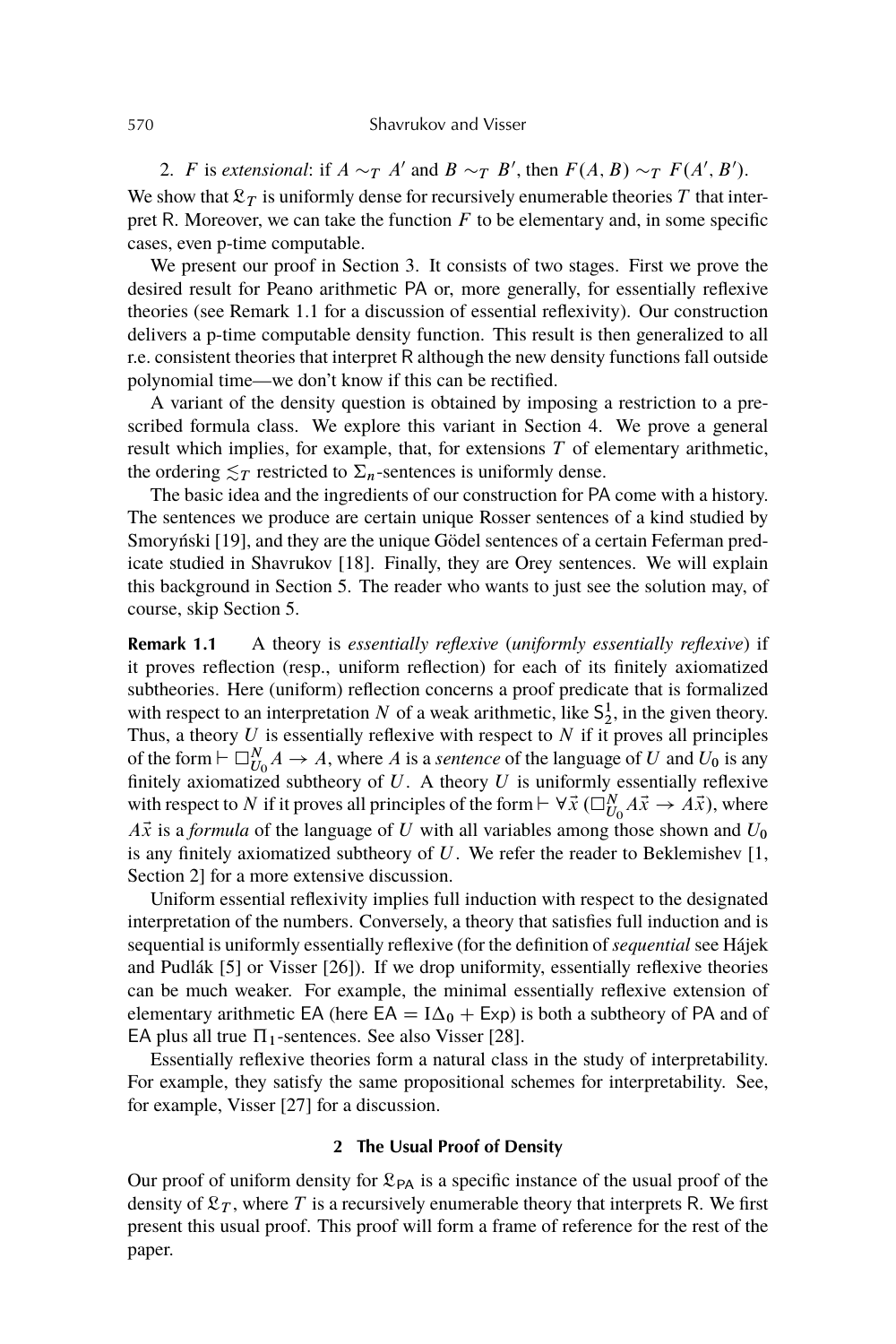Suppose  $A \leq T B$ . It follows that  $T + \neg A + B$  is consistent.

Let C be any arithmetical sentence that is independent of  $T + \neg A + B$ ; that is,  $T + \neg A + B \nvdash C$  and  $T + \neg A + B \nvdash \neg C$ .

The essential ingredients of the proof that, for every consistent recursively enumerable theory U that interprets R, there exists a sentence R that is independent of U were provided by J. Barkley Rosser in his classical paper [16]. Here R is a very weak arithmetic introduced in [21].

We consider  $D := A \vee (C \wedge B)$ . We claim that  $A \leq T D \leq T B$ .

First, we clearly have  $A \lesssim_T D \lesssim_T B$ .

Suppose  $T + B \vdash A \vee (C \wedge B)$ . By propositional logic, we find  $T + \neg A +$  $B \vdash C$ . Quod non.

Suppose  $T + A \vee (C \wedge B) \vdash A$ . By propositional logic, we have  $T + \neg A +$  $B \vdash \neg C$ . Quod non.

We can squeeze a little bit more information out of our construction. If  $C$  is independent, then  $\neg C$  is also independent. So we can construct  $E := A \vee (\neg C \wedge B)$ . We find that  $A \leq T E \leq T B$ . Moreover, we have  $T \vdash (D \wedge E) \leftrightarrow A$  and  $T \vdash (D \lor E) \leftrightarrow B$ . So we have two sentences D and E strictly between A and B such that B is the supremum with respect to  $\leq_T$  of D and E and A is the infimum with respect to  $\leq_T$  of D and E.

Rosser's construction delivers a p-time mapping  $A \mapsto C_A$ , where  $C_A$  is independent over  $T + A$ , provided that  $T + A$  is consistent, for a given r.e. theory T that interprets R. It is very unlikely, however, that the usual Rosser construction produces a uniform density function. For a brief discussion of this issue see Section 5.

In light of the proof given above, to prove p-time uniform density for PA, it is, modulo some simple details, sufficient to give a p-time construction  $A \mapsto C_A$ , where  $C_A$  is independent over PA + A, provided that PA + A is consistent and, if PA  $\vdash A_0 \leftrightarrow A_1$ , then PA  $\vdash C_{A_0} \leftrightarrow C_{A_1}$ .

In the next section, we will provide a mapping  $A \mapsto C_A$  that satisfies the desiderata.

## **3 Uniform Density**

The first order of business for this section is the following.

**Theorem 3.1**  $\mathcal{L}_{PA}$  *is uniformly dense via a p-time computable density function. More generally, this result holds for all essentially reflexive sequential r.e. theories.*

This theorem will later be extended to more theories.

We are interested in getting our density function as efficient as possible. In this case, we will construct a p-time computable function. To obtain an algorithm of the desired complexity, we will use efficiently coded syntax and base 2 numerals. See, for example, Buss [2, Chapter 7.3] or Hájek and Pudlák [5, Chapter V, Section 3].

We consider the sequence of theories  $Ar_n$ , where  $Ar_0$  is EA, also known as  $I\Delta_0$  + Exp, and Ar<sub>n+1</sub> :=  $I\Sigma_{n+1}$ . These theories have the following important property.

**Theorem 3.2** *(EA proves that) for all n,*  $Ar_{n+1}$  *proves uniform*  $\Pi_{n+3}$ -reflection *for* Arn*.*

The theorem claims formalizability in EA of a result that was presumably first stated in Ono [12, Theorem 4.4]. That result is readily seen to be equivalent to  $I\Sigma_{n+1}$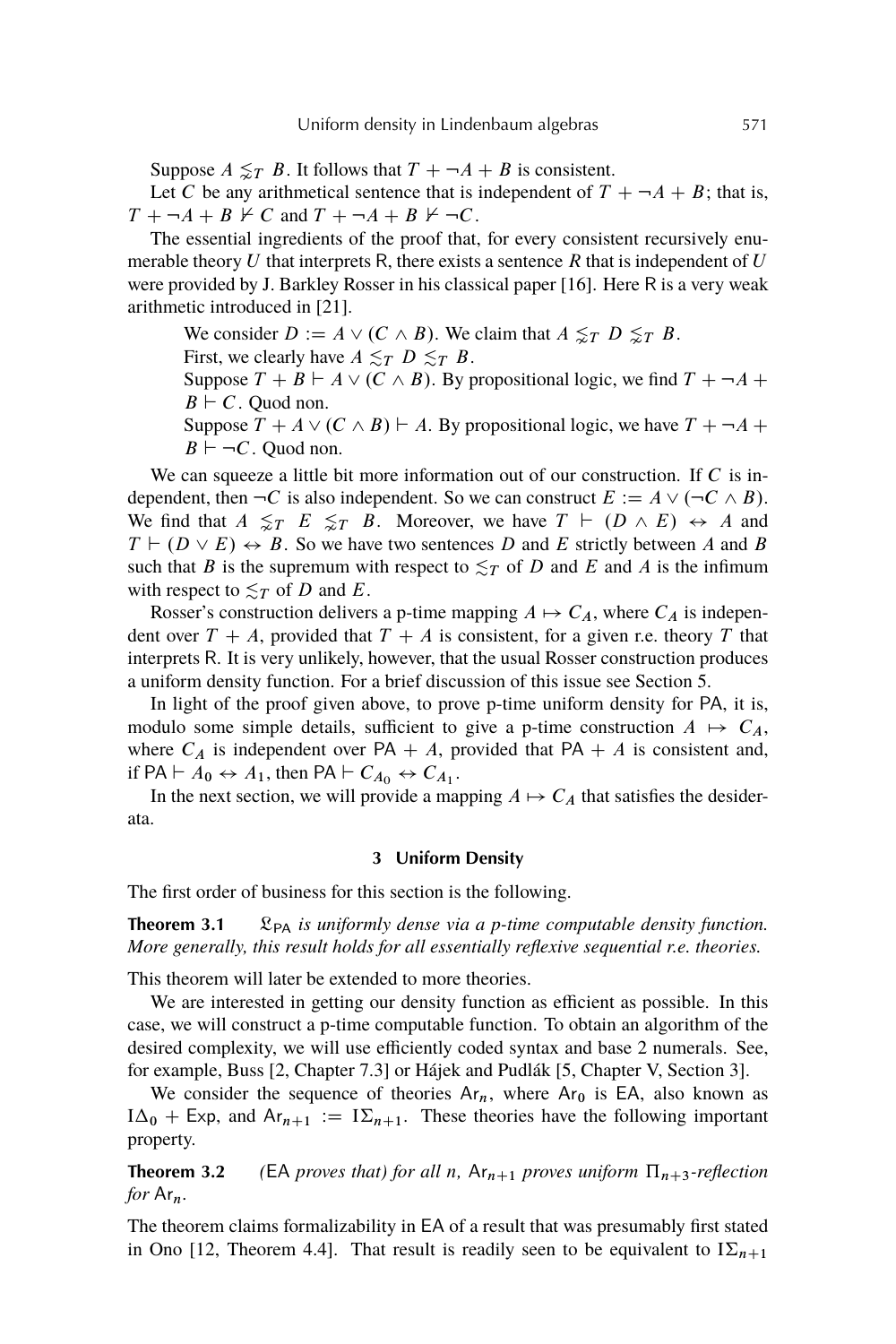proving uniform  $\Pi_{n+3}$ -reflection for EA or even for pure predicate calculus, for  $I\Sigma_n$  + Exp can be axiomatized by a single  $\Pi_{n+2}$ -sentence (see [5, Theorems I.2.52 and V.5.6]). The latter equivalent coincides with the lemma in Leivant [7] modulo some ambiguity as to what Leivant's base theory  $Z_0$  exactly is. The verification of  $EA$ -provability is best carried out along the proof of Teopema 7 in [1]. We note that we have the following as an immediate consequence.

**Corollary 3.3** (EA *proves that) for any sentence* A *in*  $\Sigma_{n+3}$ ,  $\mathsf{Ar}_{n+1} + A$  *proves uniform*  $\Pi_{n+3}$ -reflection for  $Ar_n + A$ .

We have the following definitions:

 $\square_{A,x}$  B stands for prov<sub>Arx+A</sub>( $\overline{B}$ ),  $\Diamond_{A,x} B$  stands for  $\neg$  prov<sub>Arx+A</sub>( $\Box B$ ); that is,  $\neg$   $\Box_{A,x} \neg B$ .

As a first step towards the proof of Theorem 3.1 we need the formula  $C_A$ :

 $C_A := A \wedge \forall x (\Box_{A,x} \Box_{A,x} \bot \rightarrow \Box_{A,x} \bot).$ 

We have the following useful lemma.

**Lemma 3.4** *Given any n, suppose*  $A \in \Sigma_{n+3}$ *. Then,* 

$$
\mathsf{Ar}_n \vdash C_A \leftrightarrow (A \wedge \forall x \ge n \left( \Box_{A,x} \Box_{A,x} \bot \rightarrow \Box_{A,x} \bot \right)).
$$

**Proof** By Corollary 3.3,  $Ar_n + A$  proves  $\Sigma_1$ -reflection for  $\square_{A,k}$  with  $k < n$ . Hence,

$$
\text{Ar}_n + A \vdash \forall x < n \left( \Box_{A,x} \Box_{A,x} \bot \rightarrow \Box_{A,x} \bot \right).
$$

The desired result is immediate.

In the next lemma, we show that  $A \mapsto C_A$  is extensional.

**Lemma 3.5** Suppose  $PA \vdash A_0 \leftrightarrow A_1$ ; then  $PA \vdash C_{A_0} \leftrightarrow C_{A_1}$ .

**Proof** Suppose PA  $\vdash A_0 \leftrightarrow A_1$ . Then, for some n,  $Ar_n \vdash A_0 \leftrightarrow A_1$ . We can pick *n* so large that  $A_0, A_1 \in \Sigma_{n+3}$ . We have

$$
\begin{aligned} \mathsf{Ar}_n \vdash \ C_{A_0} &\leftrightarrow A_0 \land \forall x \ge n \ (\Box_{A_0,x} \Box_{A_0,x} \bot \to \Box_{A_0,x} \bot) \\ &\leftrightarrow A_1 \land \forall x \ge n \ (\Box_{A_1,x} \Box_{A_1,x} \bot \to \Box_{A_1,x} \bot) \\ &\leftrightarrow C_{A_1}. \end{aligned}
$$

Hence,  $PA \vdash C_{A_0} \leftrightarrow C_{A_1}$ .

**Lemma 3.6** *Suppose that*  $PA + A$  *is consistent. Then*  $C_A$  *is independent over*  $PA + A$ .

**Proof** Suppose that  $PA + A \vdash C_A$ . Then, for some *n*,  $Ar_n + A \vdash C_A$ . We may assume that  $A \in \Sigma_{n+3}$ . It follows that  $Ar_n + A \vdash \square_{A,n} \square_{A,n} \bot \rightarrow \square_{A,n} \bot$ . Hence, by Löb's theorem,  $Ar_n + A \vdash \Box_{A,n} \bot$ . We may conclude that PA + A  $\vdash \bot$ . Quod non.

Suppose that PA +  $A \vdash \neg C_A$ . Then, for some  $n$ ,  $Ar_n + A \vdash \neg C_A$ . We may assume that  $A \in \Sigma_{n+3}$ . We find, using Lemma 3.4,

 $Ar_n + A \vdash \exists x \geq n \left( \Box_{A,x} \Box_{A,x} \bot \land \Diamond_{A,x} \top \right).$ 

But then  $Ar_n + A \vdash \Diamond_{A,n} \top$ , contradicting the second incompleteness theorem.  $\Box$ 

 $\Box$ 

 $\Box$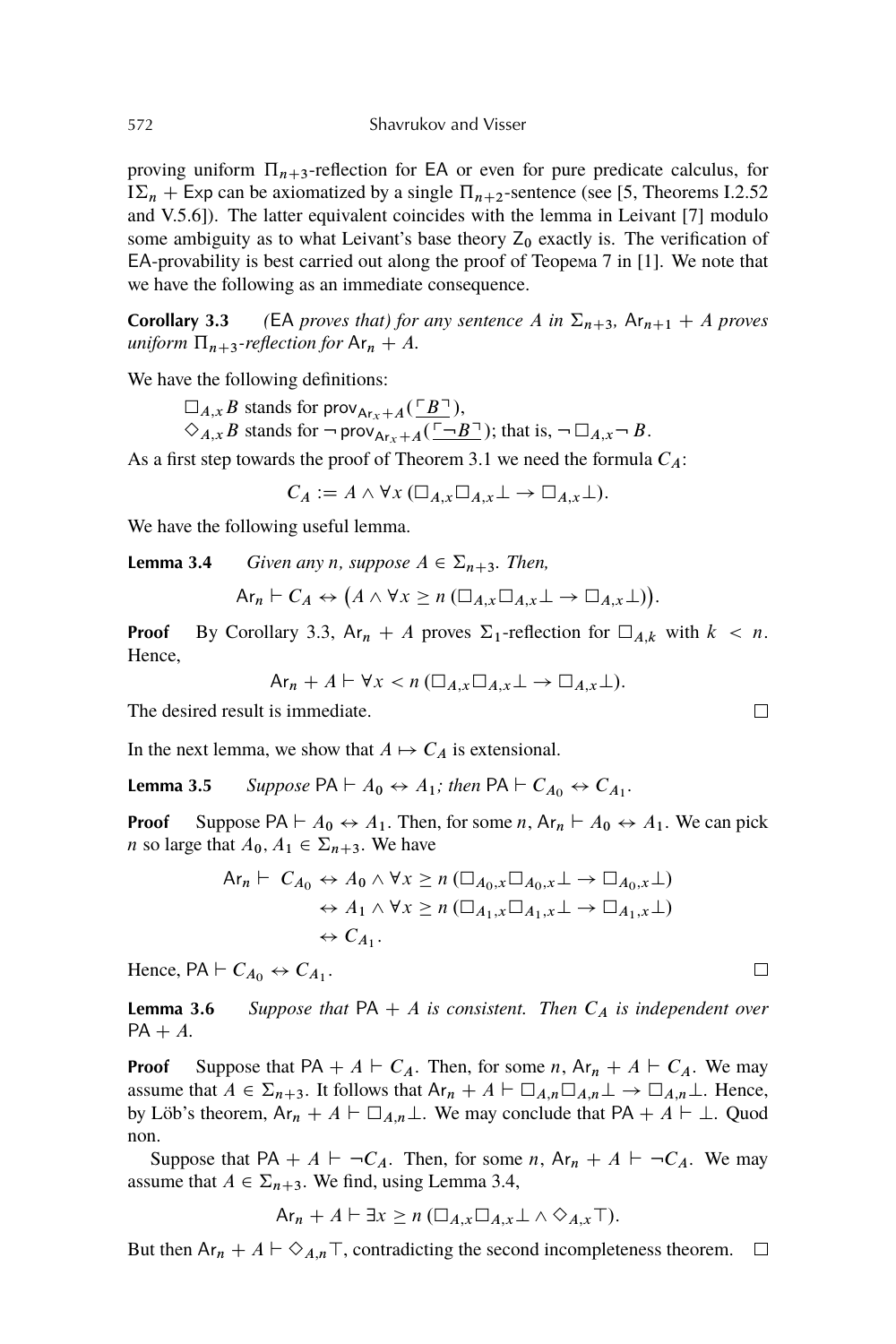We put  $F(A, B) := A \vee (C_{\neg A \wedge B} \wedge B)$ . We note that this is defined for any arithmetical sentences A and B. Moreover, we always have  $A \lesssim_{\text{PA}} F(A, B) \lesssim_{\text{PA}} A \vee B$ . By Lemma 3.5, F is extensional. By Lemma 3.6, we have that, if  $A \leq_{PA} B$ , then  $A \leq_{\text{PA}} F(A, B) \leq_{\text{PA}} B.$ 

This concludes the proof of Theorem 3.1. We note that  $F$  is p-time in  $A$  and  $B$ .

**Remark 3.7** We can put

 $F_0(A, B) := A \vee (C_{\neg A \wedge B} \wedge B)$  and  $F_1(A, B) := A \vee (\neg C_{\neg A \wedge B} \wedge B)$ .

and then construct an infinite  $\leq_{PA}$ -antichain between A and B by considering

$$
D_{A,B,0} := F_0(A, B), \qquad D_{A,B,1} := F_0(A, F_1(A, B)),
$$
  
\n
$$
D_{A,B,2} := F_0(A, F_1(A, F_1(A, B))), \qquad \dots
$$

The mapping  $H : A, B, n \mapsto D_{A,B,n}$  need not be p-time, but since this mapping is elementary we can represent it in PA. Since the  $D_{A,B,n}$  have complexity (in the sense of the arithmetical hierarchy) bounded by the maximum of 2, the complexity of A and that of B—say the complexity is  $k(A, B)$ —we can, using efficient numerals, replace  $D_{A,B,n}$  by  $E_{A,B,n} := \text{True}_{k(A,B)}(H(A,B,n)).$  If we use a reasonable version of the definition of True<sub>k</sub>, the mapping  $A, B, n \mapsto E_{A,B,n}$  becomes p-time. (Note that we do not need to worry about the length of the verifications of the usual properties of the  $True<sub>k</sub>$ . We are only interested in the size of the formulas.)

Our proof can be immediately adapted to any essentially reflexive theory—like ZF: all the ingredients of the construction of  $C$  are also present in such a theory.

Let  $\tilde{C}_A$  $A_A^{\circ} := \forall x (\Box_{A,x} \Box_{A,x} \bot \rightarrow \Box_{A,x} \bot)$ . Note that  $C_A^{\circ}$  $A^{\circ}$  is  $\Delta_2$  over  $I\Sigma_1$  because it is I $\Sigma_1$ -provably equivalent to  $\diamondsuit_A\top \vee \exists x \left(\square_{A,x+1}\bot \wedge \diamondsuit_{A,x}\diamondsuit_{A,x}\top\right).$ 

Let us consider the relationship between  $C_4^{\circ}$  $A^{\circ}$  and con(PA + A).

**Proposition 3.8** *We have*  $PA$  + con( $PA$  + A) +  $C_A^{\circ}$ A *.*

**Proof** Suppose that A is  $\Sigma_{n+3}$ . We reason in PA + con.(PA + A). Suppose that  $\Box_{A,x}\Box_{A,x}\bot$ . Then  $\Box_{A,\max\{x+1,n\}}\bot$  and, hence,  $\Box_A\bot$ . Quod non. We may conclude  $\neg \Box_{A,x} \Box_{A,x} \bot$ , and, a fortiori,  $C_A^{\circ}$  $\overset{\circ}{A}$  .  $\Box$ 

Since, as we will show in Section 5,  $C_A^{\circ}$  $A \cap A$  is an Orey sentence of PA + A and, provided that PA $+A$  is consistent, con(PA $+A$ ) is not an Orey sentence,  $C_A$  is strictly between  $A + \text{con}(PA + A)$  and A over PA. In other words,  $C_A^{\circ}$  $\int_A^{\infty}$  is a reflection principle that is strictly between con(PA + A) and  $\top$  over PA + A.

Theorem 3.1 generalizes to theories containing R thanks to the following theorem.

**Theorem 3.9 (Pour-El and Kripke [14, Theorem 2])** *The Lindenbaum sentence algebras of all recursively enumerable, consistent theories that interpret* R *are effectively isomorphic.*

For us, "effective isomorphism" means a recursive function from sentences of one theory to those of the other theory that, through provable equivalence, quotients down to an isomorphism between the two Lindenbaum algebras. The functions constructed in [14], however, possess further nice properties.

Pulling the density function of Theorem 3.1 off  $\mathcal{L}_{PA}$  back to  $\mathcal{L}_T$  along an effective isomorphism  $\mathcal{L}_T \to \mathcal{L}_{PA}$ , we obtain the following.

**Corollary 3.10** *The Lindenbaum sentence algebras of all recursively enumerable consistent theories that interpret* R *enjoy uniform density.*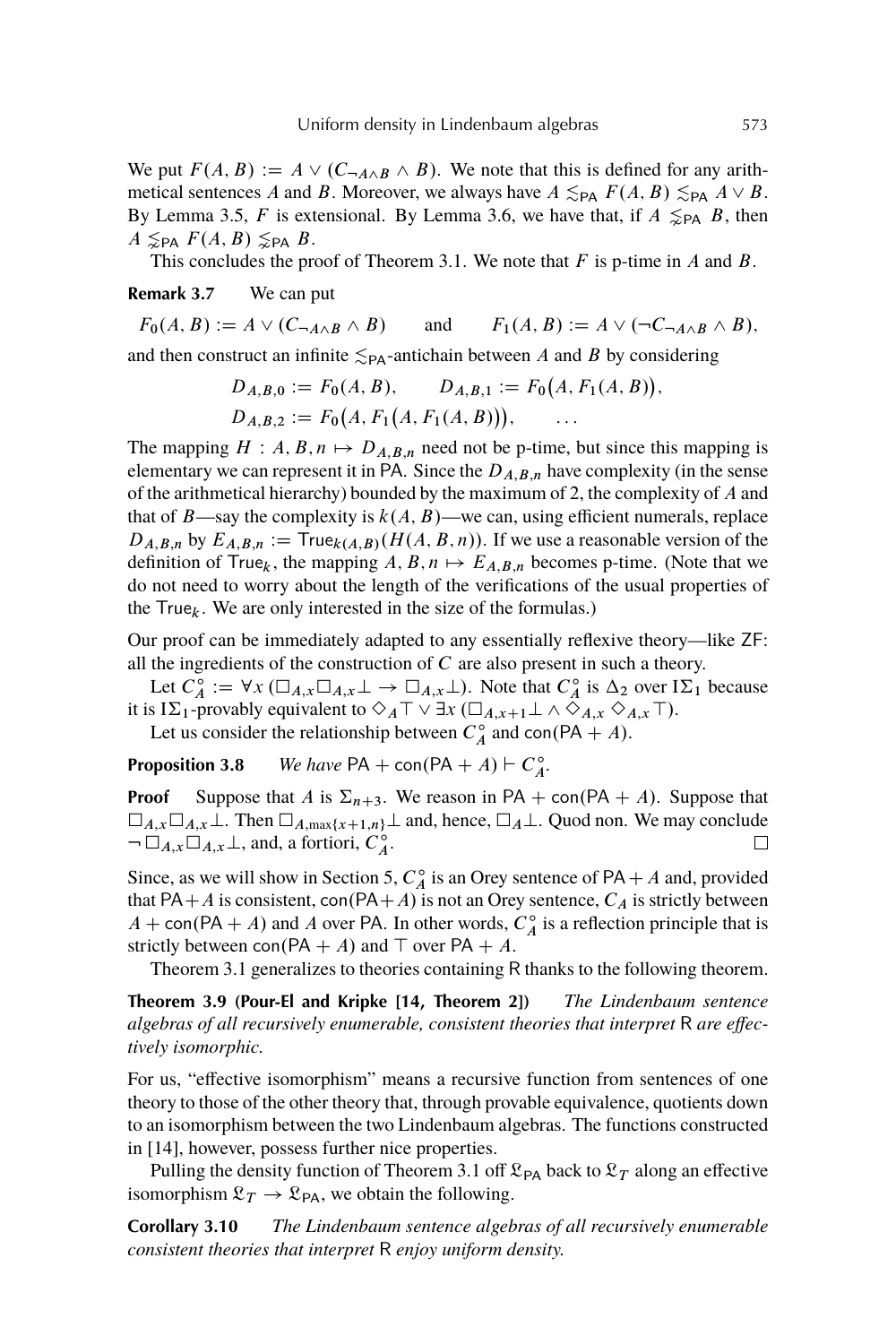It is seen from the proof of [14, Theorem 2] that the isomorphisms of Theorem 3.9 together with their inverses can be given by elementary functions (i.e., ones from Grzegorczyk class  $\mathcal{E}^3$ ).

Accordingly, we are only able to claim elementarity rather than polynomial time for the second-hand density functions obtained via (the intended proof of ) Corollary 3.10. Our proof also forfeits the ability to have uniform density achieved by just mixing in an appropriate  $\Delta_2$ -sentence.

# **4** Orderings of  $\Sigma_n$ -Sentences and Precomplete Lattices

We address the question of uniform density for restricted classes of formulas in a somewhat more general setting.

An *r.e. lattice* L is a pair of recursive functions  $\vee$  and  $\wedge$  defined on an r.e. subset field L of  $\omega$  together with an r.e. equivalence relation  $\sim$  on field L which is a congruence for  $\vee$  and  $\wedge$  and such that the quotient is a lattice. If that lattice is Boolean, then L is called an *r.e. Boolean algebra* and, as is easily seen, has a recursive negation function. Lindenbaum sentence algebras of r.e. theories provide typical examples.

A *density function* for L is a function  $D$  : (field  $L$ )<sup>2</sup>  $\rightarrow$  field L such that, if  $a \precsim b$ , then  $a \precsim D(a,b) \precsim b$ , and  $D(a,b) \sim a \sim b$  whenever  $a \sim b$ . The function D is *extensional* (with respect to  $\sim$  or L) if  $\sim$  is a congruence for D. The lattice L is *uniformly dense* if it admits an effective extensional density function—note that for  $\mathfrak{L}_T$  this agrees with our earlier definition.

Montagna and Sorbi [11, Proposition 3.1(b)] extend Theorem 3.9 to all *effectively inseparable* (e.i.) r.e. Boolean algebras, that is, algebras where the  $\sim$ -equivalence classes of (Boolean) 0 and 1 are effectively inseparable within field L. Hence Corollary 3.10 also holds for all e.i. r.e. Boolean algebras.

When the proof of Theorem 3.1 works for a theory  $T$ , it works equally well for the sublattice  $\Sigma_n/T$  of  $\mathcal{L}_T$  determined by  $\Sigma_n$ -sentences provided that  $n > 1$  because  $D(a, b)$  is a lattice polynomial in a, b, and a  $\Delta_2$ -sentence. In this section we handle  $\Sigma_1/T$  using a different approach which starts with the definition of a precomplete numeration/equivalence.

A nontrivial equivalence relation  $\sim$  on an r.e. subset field  $\sim$  of  $\omega$  is *precomplete* if to every partial recursive  $f : \omega \to \text{field} \sim$  there is a total recursive  $F : \omega \to \text{field} \sim$ that *makes* f *total modulo*  $\sim$ , that is,  $F(n) \sim f(n)$  whenever  $f(n)$  converges. Reducing f to a universal (field  $\sim$ )-valued partial recursive function, we see that an index for  $F$  can be found effectively in one for  $f$ .

An r.e. lattice L is *precomplete* if its associated (r.e.) equivalence relation  $\sim$  is (see [11, Section 2] or Selivanov [17, 4.4]). By  $\precsim$  we denote the corresponding (r.e.) preorder on field L.

**Example 4.1 (Visser [23, 1.6.6])**  $\sum_{n} T$  *is r.e. and precomplete whenever* T *is a consistent r.e. extension of* EA*.*

**Hint** The mapping that assigns to k the  $\Sigma_n$ -sentence  $\exists y \ (y = f(\bar{k}) \land \text{True}_n(y))$ makes  $f$  total modulo  $T$ -provable equivalence.  $\Box$ 

It is an open question whether  $\Sigma_1/S_2^1$  or  $\exists \Sigma_1^b/S_2^1$  is precomplete (see [2] for definitions of  $\exists \Sigma_1^b$  and  $S_2^1$ ).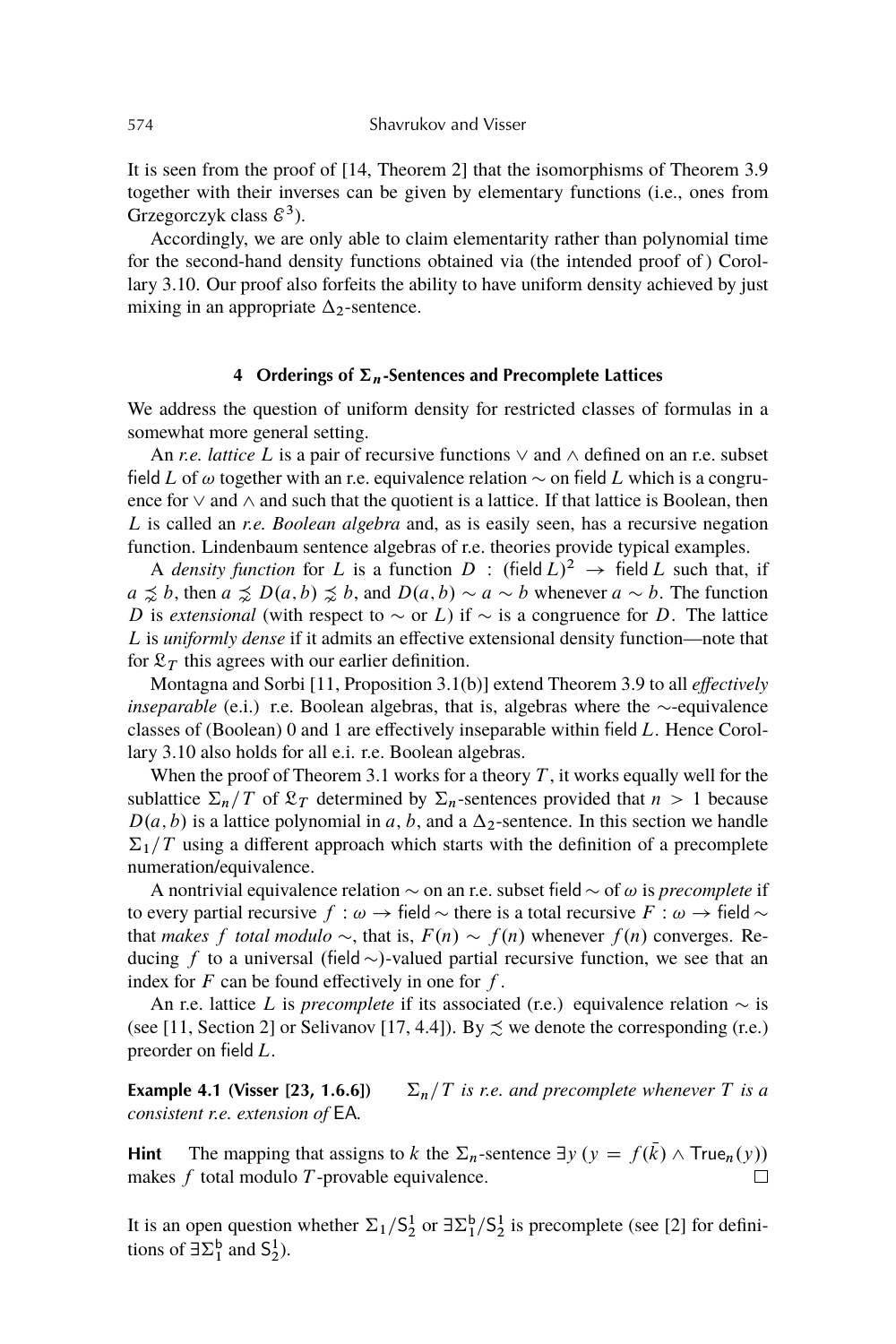Sentences of the form  $\exists x \, \mathsf{T}_0(\underline{n}, x)$ , where  $\mathsf{T}_0$  is Kleene's T-predicate for the 0-ary case, form an example of a class  $\Gamma$ , such that  $\Gamma/S_2^1$  is r.e., precomplete, and is, modulo  $S_2^1$ -provability, a sublattice of  $\mathfrak{L}_{S_2^1}$ .

Mutual interpretability for finitely axiomatized sequential theories is also r.e. precomplete, since the interpretability ordering on finitely axiomatized sequential theories (modulo mutual interpretability) is p-time anti-isomorphic to  $\Pi_1/EA$ . This uses the Friedman characterization of interpretability between finitely axiomatized theories (see, e.g., [25, Theorem 3.6]). Thus, the lattice of finitely axiomatized sequential interpretability degrees is (p-time) isomorphic to  $\Sigma_1$ /EA.

The r.e. extensions of PA in the language of PA modulo interpretability give us under an appropriate indexing an example of a precomplete numeration that is *not* recursively enumerable.

# **Theorem 4.2** *Any r.e. precomplete lattice is uniformly dense.*

Note that the theorem needs neither distributivity nor boundedness.

Here is the plan: given a recursive  $F$ , we are going to craft a partial recursive  $f$ . In other words, the construction below will effectively associate to an index  $e$  for  $F$ an index  $c(e)$  for f. An index  $t(c(e))$  for some F' making f total modulo  $\sim$  is then effective in  $c(e)$ . By the second recursion theorem there is an  $e_0$  indexing the same function as  $t(c(e_0))$ . For that  $e_0$  we have  $F' \simeq F$ . We may therefore assume from the outset that F makes f total modulo  $\sim$ .

Lastly, we put  $D(a, b) = a \vee (F(a, b) \wedge b)$ , which will be the desired extensional density function for L.

We fix effective enumerations  $(\sim_n)_{n\in\omega}$  and  $(\precsim_n)_{n\in\omega}$  of  $\sim$  and  $\precsim$ , respectively, that satisfy the following:

for each  $n \in \omega$ , field  $\sim_n$  = field  $\precsim_n$  is a finite nonempty subset of field L;  $\sim_n$  is an equivalence relation;  $nd \prec \neg \subset \prec$ 

$$
\sim_n \subseteq \sim_{n+1}
$$
 and  $\gtrsim_n \subseteq \gtrsim_{n+1}$ ;

 $\sim$  =  $\bigcup_{n \in \omega} \sim_n$  and  $\precsim$  =  $\bigcup_{n \in \omega} \precsim_n$ .

**Construction** The construction of f proceeds in stages. The following happens at Stage n.

(C1) Suppose that  $a, b \in \text{field } \sim_n$  and  $f(a, b)$  has not yet been defined.

Let  $a_0, b_0 \in \text{field } \sim_n$  be the minimal such that  $a_0 \sim_n a$  and  $b_0 \sim_n b$ . Put  $f(a, b) = F(a_0, b_0)$  unless  $(a, b) = (a_0, b_0)$ .

- (C2) Suppose that  $a \preceq_n b$ ,  $f(a, b)$  has not yet been defined and  $a \vee (F(a, b) \wedge F(a, b))$ b)  $\preceq_n a$ .
	- Put  $f(a, b) = b$ .
- (C3) Suppose that  $a \precsim_n b$ ,  $f(a, b)$  has not yet been defined and  $b \precsim_n a \vee$  $(F(a, b) \wedge b)$ . Put  $f(a, b) = a$ .

**Claim 1** *If*  $a \preceq b$ , then  $a \preceq D(a, b) \preceq b$ . In particular,  $a \sim b$  implies  $a \sim D(a, b) \sim b$ .

**Proof** This holds by virtue of the definition  $D(a, b) = a \vee (F(a, b) \wedge b)$  regardless of the value of  $F(a, b)$ .

**Claim 2**  $f(a, b)$  *is defined unless both* a *and* b *are minima of their respective -equivalence classes.*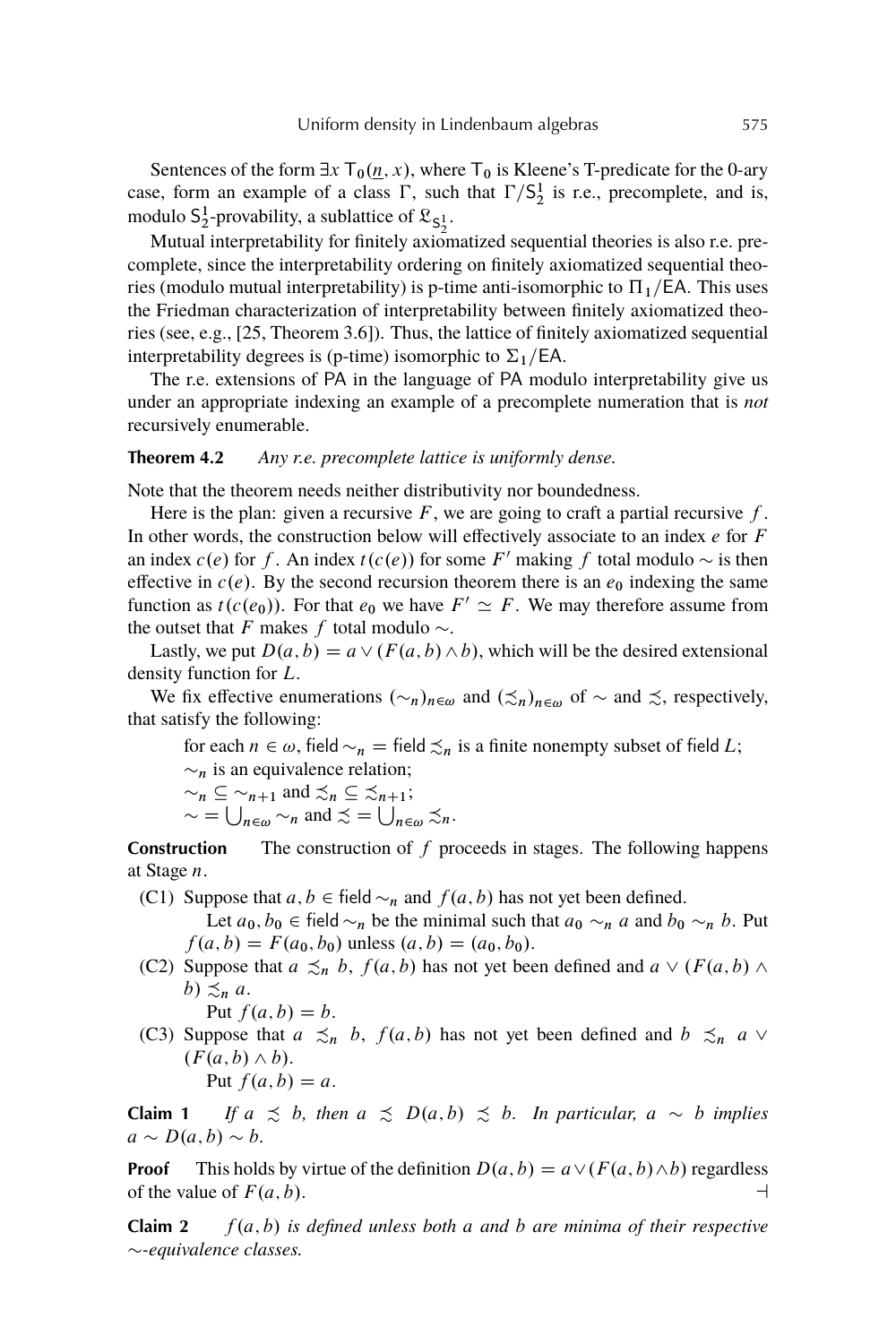**Proof** Clause (C1) takes care of this.  $\Box$ 

**Claim 3** *If*  $f(a, b)$  *is defined via clause (C2) or (C3), then*  $a \sim b$ *.* 

**Proof** Suppose that  $f(a, b)$  is defined via clause (C2). We must then have  $a \precsim b$ ,  $a \vee (F(a, b) \wedge b) \preceq a$ , and  $F(a, b) \sim f(a, b) = b$ , so  $a \vee b \preceq a$ ; hence  $a \sim b$ . Clause (C3) is treated similarly.  $\Box$ 

**Claim 4** D *is extensional with respect to*  $\sim$ .

**Proof** That the  $\sim$ -equivalence class of  $D(a, b)$  only depends on those of a and b follows from Claim 1 for the case  $a \sim b$ . We may therefore assume  $a \sim b$ . This implies, by Claim 3, that the only way to define  $f(a', b')$  for  $a' \sim a$  and  $b' \sim b$  is via clause (C1).

Assume that  $a_0$  and  $b_0$  are the minima of the  $\sim$ -equivalence classes of a and b, respectively. We show by induction on  $a+b$  that  $F(a, b) \sim F(a_0, b_0)$  for all  $a \sim a_0$ and  $b \sim b_0$ . Suppose  $(a, b) \neq (a_0, b_0)$ . By Claim 2,  $f(a, b)$  is defined—via clause (C1). So  $f(a, b) = F(a', b')$  where  $a' \sim a, b' \sim b$ , and  $a' + b' < a + b$ . Accordingly,

$$
F(a, b) \sim f(a, b) = F(a', b') \sim F(a_0, b_0)
$$

with the last equivalence holding by the induction hypothesis. Thus, we may conclude that  $D(a, b) \sim D(a_0, b_0)$ .

**Claim 5** *If*  $a \leq b$ *, then*  $a \leq D(a, b) \leq b$ *.* 

**Proof** In view of Claim 1 it will suffice to exclude the situations  $a \sim D(a, b)$  and  $D(a, b) \sim b$ .

Suppose  $a \sim D(a, b) = a \vee (F(a, b) \wedge b)$ . Let  $a_0$ ,  $b_0$  be the minima of a's and b's  $\sim$ -equivalence classes. Then  $a_0$ ,  $b_0$  also are minima of any  $\sim$ <sub>n</sub>-equivalence classes they belong to. Thus clause (C1) cannot define  $f(a_0, b_0)$ . By Claim 3 neither can (C2) nor (C3). Yet clause (C2) will sooner or later define  $f(a_0, b_0)$  if nothing else does, a contradiction.

 $D(a, b) \sim b$  is outruled in a similar fashion.

$$
\dashv
$$

Claims 1, 4, and 5 amount to a proof of Theorem 4.2.

**Corollary 4.3** *For r.e. consistent* T *extending* EA *the lattice*  $\Sigma_n/T$  *is uniformly dense.*

**Remark 4.4** Using  $True_n(\dots)$  as in Remark 3.7, one can bring down to p-time the complexity of any recursive function with values in  $\Sigma_n/T$ . The density functions for  $\Sigma_n/T$  obtained through Theorem 4.2 however are already polynomial time because in  $\Sigma_n/T$  totalization works by substitution (see the hint to Example 4.1) as does, for that matter, the second recursion theorem.

**Corollary 4.5** *The finitely axiomatized sequential theories are uniformly dense with respect to the interpretability preordering*  $\triangleleft$ *. The density function can be taken to be p-time.*

**Open Question 4.6**  $\frac{1}{2}$  and/or  $\exists \Sigma_1^b / \Sigma_2^1$  uniformly dense?

Harvey Friedman shows in his Tarski lectures that the interpretability preordering on arbitrary finitely axiomatized theories of predicate logic has an effective density function. Is this ordering uniformly dense?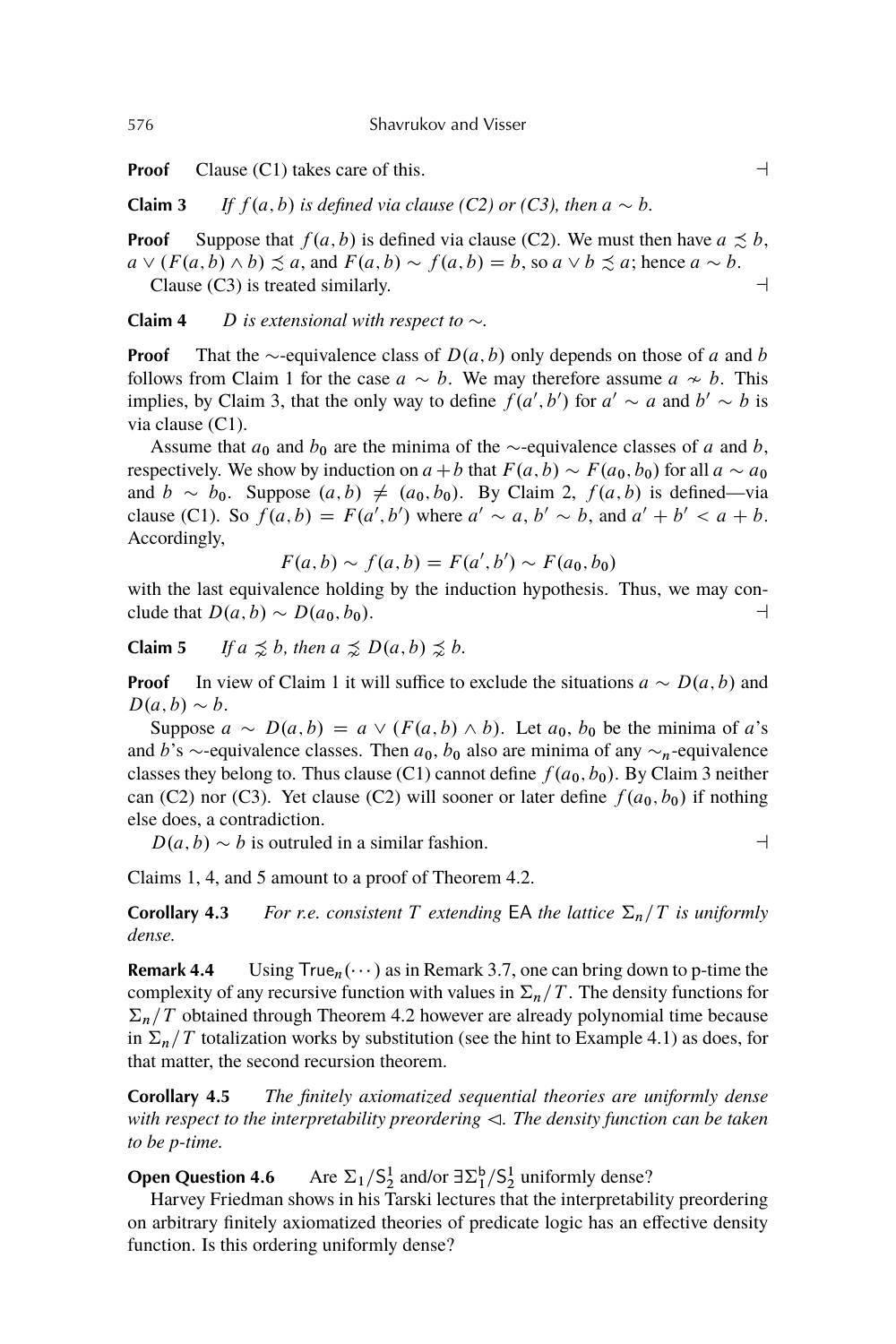**Open Question 4.7** Do Lindenbaum sentence algebras admit uniform density functions that are monotone with respect to provable implication in (ideally) both arguments? What about precomplete r.e. lattices?

# **5 Archaeology**

In this section we provide assorted background material that makes our construction of  $C_A$  meaningful. We will sketch how the main ingredient of our formula  $C_A$ , to wit, the formula  $C_A^{\circ}$  $A^{\circ}$  :=  $\forall x (\Box_{A,x} \Box_{A,x} \bot \rightarrow \Box_{A,x} \bot)$ , can be viewed as either a unique Rosser or Gödel fixed point. We first discuss the Rosser construction.

A standard way to produce independent sentences is the Rosser construction, invented by J. Barkley Rosser. The original paper is Rosser [16]. Rosser's construction has some extra good properties. The construction is verifiable in PA, and, after some careful inspection, even in EA.<sup>1</sup> A second point is that Rosser's argument works for a very wide class of theories including the recursively enumerable extensions of the Tarski–Mostowski–Robinson theory R. Finally, the sentence produced by his construction, the Rosser sentence, is  $\Sigma_1$  or  $\Pi_1$ , more specifically,  $\exists \Pi_1^b$  or  $\forall \Sigma_1^b$ .

Can we use the original Rosser construction to obtain independent sentences in a uniform way? This does not look very promising: the sentences delivered by that construction are quite sensitive to implementation details. For example, suppose that we use a standard fixed point construction to obtain a Rosser sentence  $R_A$  for PA + A and a Rosser sentence  $R_{A'}$  for PA + A'. Suppose further that A and A' are PA-provably equivalent. Then,  $R_A$  and  $R_{A'}$  need not be PA-provably equivalent. The *intensionality* of the Rosser construction has, for example, been studied in Guaspari and Solovay [4] and Voorbraak [29]. However, several variants of the Rosser construction have been considered in the literature, and among these we find one that is sufficiently uniform. This Rosser construction was introduced by Craig Smoryński. As we will see, this Rosser construction can also be viewed as a Gödel construction.

Consider an r.e. extension T of PA in the same language. Let  $\tau := (T_n)_{n \in \omega}$  be a recursive sequence of theories so that  $I\Sigma_1$  proves that

- 1. for all *n* and *k*, if  $n < k$ , then  $T_n$  is a subtheory of  $T_k$ ;
- 2. the union of the  $T_n$  is  $T$ ;
- 3. for each *n*,  $T_{n+1} \vdash \text{con}(T_n)$ .

We need the following definitions:

 $\Box_{\tau}^{\star}B$  stands for  $\exists x \Box_{T_x} B$ ; note that  $\Box_{\tau}^{\star}B$  is provably equivalent to  $\Box_T B$ . Suppose that C and D are of the respective forms  $\exists x C_0(x)$  and  $\exists y D_0(y)$ ; then

$$
C < D := \exists x \left( C_0(x) \land \forall y \leq x \, \neg D_0(y) \right)
$$

and

$$
C \le D := \exists x \big( C_0(x) \wedge \forall y < x \neg D_0(y) \big).
$$

Note that  $\Box_{\tau}^{\star}B < \Box_{\tau}^{\star}C$  is  $I\Sigma_1$ -provably equivalent to  $\Box_T B \land \neg (\Box_{\tau}^{\star}C \leq \Box_{\tau}^{\star}B)$ . Thus, the formula  $\Box_{\tau}^{*}B \leq \Box^{*}C$  is  $\Delta_{2}$  over  $I\Sigma_{1}$ . The case is similar for  $\Box_{\tau}^{\star} B \leq \Box^{\star} C.$ 

The formula  $\Box_{\tau}^{\star}B < \Box_{\tau}^{\star}C$  is equivalent over PA to  $\exists x \ (\Box_{T_x} B \land \neg \Box_{T_x} C)$ . It follows that the formula  $\Box_{\tau}^{\star} B < \Box_{\tau}^{\star} \Box B$  is equivalent to  $\Box_{\tau}^{\star} B < \Box_{\tau}^{\star} \bot$  which coincides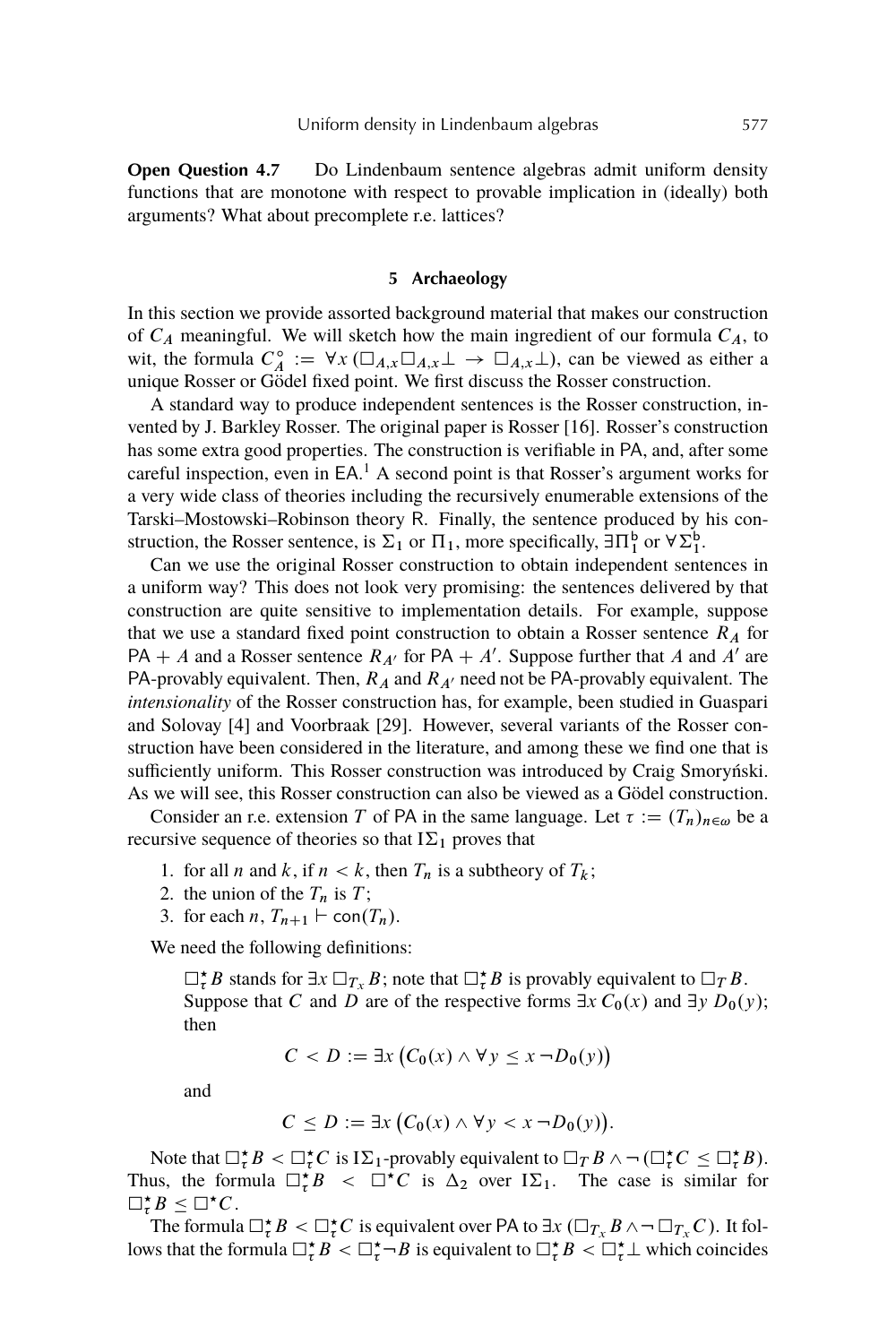with the *Feferman predicate* for  $\tau$  defined as

$$
\Delta_{\tau}A := \square_{\tau}^{\star}A < \square_{\tau}^{\star}\bot.
$$

We note that, over EA,  $\Delta_{\tau}A$  is equivalent to  $\exists x \, (\Box_{T_x} A \land \Diamond_{T_x} \top)$ .

The Feferman predicate was introduced by Solomon Feferman in his classical paper [3]. The Feferman predicate is a sort of self-correcting provability predicate. It is related to trial and error predicates as studied in Putnam [15] and Jeroslow [6]. Feferman's aim in introducing it was not just the study of ways to escape the second incompleteness theorem but also applications to the study of relative interpretability.

Here is the central insight. We write

- $\nabla_{\tau} A$  for  $\neg \triangle_{\tau} \neg A;$
- $\bullet$   $U \triangleright V$  for: there is a relative interpretation of V in U.

See, for example, [21], [3], Lindström [8] and Visser [25] for basic definitions concerning interpretations.

**Theorem 5.1** *We have*  $(T + \nabla_{\tau} A) \ge (T + A)$ *.* 

See [3] for the main ingredients of the proof. The basic idea of the result is that  $\nabla_{\tau}A$ is a consistency statement of  $T + A$ . We can use the Henkin construction to build the desired interpretation.

We now consider the specialized sequences  $\nu_A := (Ar_n + A)_{n \in \omega}$  for the theories PA + A. We simply write  $\Box_A^*$  for  $\Box_{\nu_A}^*$ , and so on.

By the Gödel fixed point lemma, we can find a sentence  $R_A$ , such that

$$
\mathsf{PA}\vdash R_A \leftrightarrow \neg\left(\square^\star_A R_A < \square^\star_A \neg R_A\right).
$$

Thus  $R_A$  is a Rosser sentence for the  $\Box_A^*$ . By our previous remarks, the sentence  $R_A$  is also a Gödel sentence for the Feferman predicate  $\Delta_A$ , that is:

$$
\mathsf{PA}\vdash R_A \leftrightarrow \neg \bigtriangleup_A R_A.
$$

Smoryński investigates  $R_A$  in his paper [19]. That paper was inspired by a study of a variant of the Rosser construction in the context of set theory by Kenneth McAloon [9].

Theorem 2.1 in [19] implies that  $R_A$  is, up to provable equivalence, unique over  $PA + A$ . By a minor addition to Smoryński's argument, one can show that the mapping  $A \mapsto (A \wedge R_A)$  preserves PA-provable equivalence. Shavrukov [18] shows that uniqueness can fail under a choice of stratification sequence different from  $(Ar_n)_{n\in\omega}$ .

Smoryński also shows that  $R_A$  is independent over PA + A, provided that PA + A is consistent. As we will see, Smoryński's Rosser sentence  $R_A$  is (PA + A)-provably equivalent to the sentence  $\forall x (\Box_{A,x} \Box_{A,x} \bot \rightarrow \Box_{A,x} \bot)$ . So the independence of  $R_A$ also follows from our Lemma 3.6.

Since the Feferman–Smoryński predicate explicates a notion of provability, it can be studied modally. This study was taken up in Montagna [10], Visser [24], and Shavrukov [18]. The latter paper studies the Feferman predicate over PA based on the sequence  $Ar_n$  with conclusions translatable to the hierarchy  $Ar_n + A$ . Thus [18] contains an alternative, modal, proof of the uniqueness of  $R_A$ .

Recall that  $C_A^{\circ}$  $A_A^{\circ} := \forall x (\Box_{A,x} \Box_{A,x} \bot \rightarrow \Box_{A,x} \bot)$ . We show that  $C_A^{\circ}$  $\int_A^{\circ}$  is a Gödel sentence for  $\Delta_A$ .

**Theorem 5.2 ([18, Exercise 2.7])**  $C_4^{\circ}$  $\int_A^{\infty}$  *is a Gödel sentence of*  $\Delta_A$  *over* PA + A.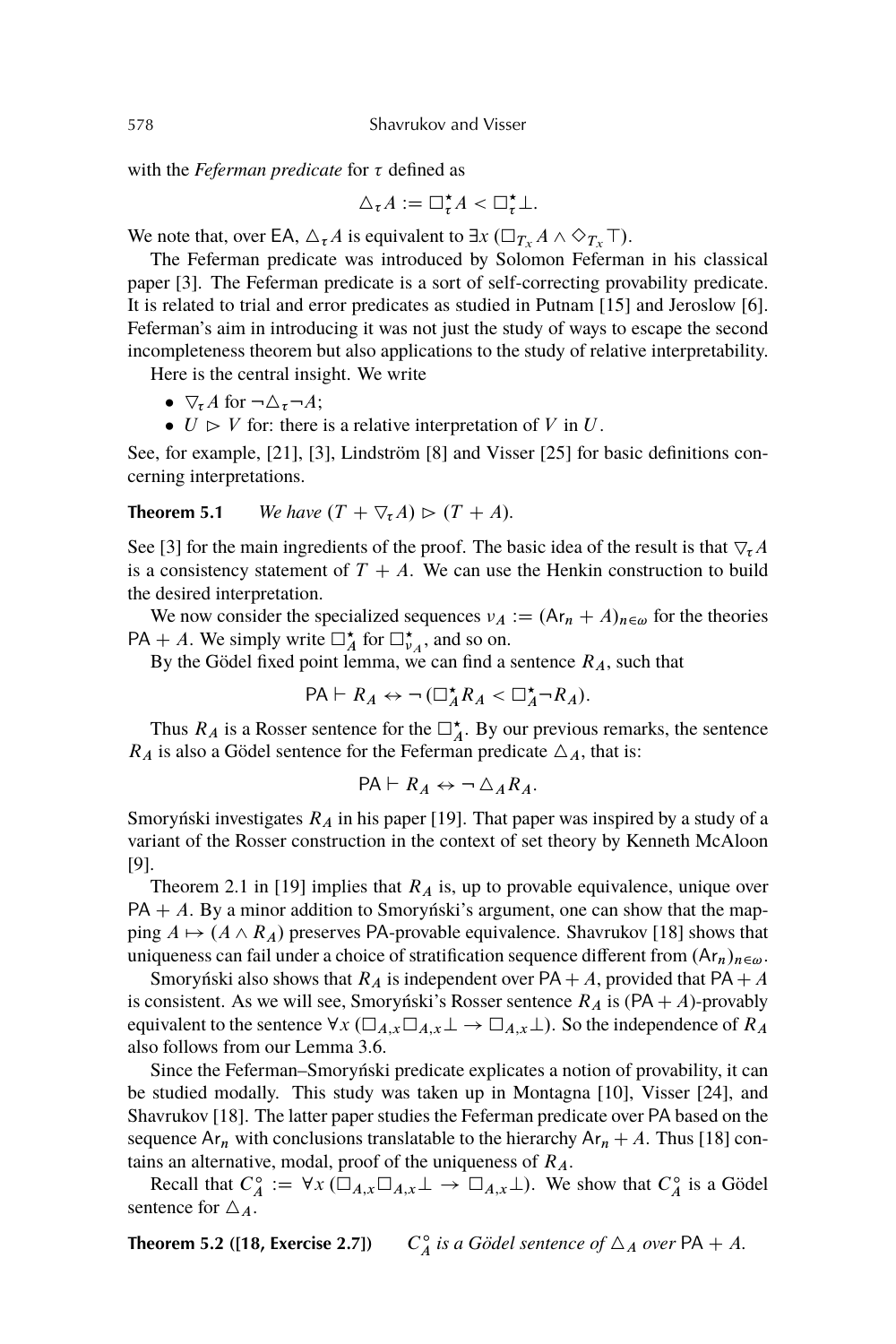**Proof** We have, using Löb's theorem in the third step,

$$
\begin{aligned} \mathsf{PA} + A \; \vdash \; \Delta_A C_A^\circ &\rightarrow \exists x \left( \Box_{A,x} \forall y \left( \Box_{A,y} \Box_{A,y} \bot \to \Box_{A,y} \bot \right) \land \Diamond_{A,x} \top \right) \\ &\rightarrow \exists x \left( \Box_{A,x} \left( \Box_{A,x} \Box_{A,x} \bot \to \Box_{A,x} \bot \right) \land \Diamond_{A,x} \top \right) \\ &\rightarrow \exists x \left( \Box_{A,x} \Box_{A,x} \bot \land \Diamond_{A,x} \top \right) \\ &\rightarrow \neg C_A^\circ. \end{aligned}
$$

We treat the other direction. Suppose  $A \in \Sigma_{n+3}$ . We work in PA + A. Suppose  $\neg C_A^{\circ}$  $A^{\circ}$ , that is,

$$
\exists x \, (\Box_{A,x} \Box_{A,x} \bot \land \Diamond_{A,x} \top).
$$

Clearly, it follows that  $\exists x \left( \Box_{A,x} \forall y \geq x \Box_{A,y} \bot \land \Diamond_{A,x} \top \right)$ , and hence:

$$
\exists x \left( \Box_{A,x} \forall y \ge x \left( \Box_{A,y} \Box_{A,y} \bot \to \Box_{A,y} \bot \right) \land \Diamond_{A,x} \top \right). \tag{i}
$$

We note that we may assume that  $x \geq n$ , since for any standardly finite k,  $\Box_{A,k}\Box_{A,k}\bot$  implies  $\bot$ . Hence, by the fact that  $Ar_x + A$  proves  $\Sigma_1$ -reflection for  $Ar_y + A$ , for  $y < x$ , we find

$$
\exists x \left( \Box_{A,x} \forall y < x \left( \Box_{A,y} \Box_{A,y} \bot \to \Box_{A,y} \bot \right) \land \Diamond_{A,x} \top \right). \tag{ii}
$$

Combining (i) and (ii), we find

$$
\exists x \left( \Box_{A,x} \forall y \left( \Box_{A,y} \Box_{A,y} \bot \rightarrow \Box_{A,y} \bot \right) \land \Diamond_{A,x} \top \right). \tag{iii}
$$

Of course (iii) is  $\triangle_A C_A^{\circ}$  $A^{\circ}$ 

Thus, we have shown that PA +  $A \vdash C_A^\circ \leftrightarrow \neg \triangle_A C_A^\circ$  $A^{\circ}$ 

So,  $C_4^{\circ}$  $\int_A^{\infty}$  is modulo PA-provable equivalence Smoryński's Rosser sentence for PA + A.

**Open Question 5.3** Our proof of the extensionality of  $A \mapsto C_A$  as well as that of unprovability of  $C_A$  go through, with minor modifications, for any stratification sequence  $\tau$  for PA satisfying our conditions. The consistency of  $C_A^{\circ}$  with PA + A is the only element of Theorem 3.1 that ostensibly depends on  $\tau = (Ar_n)_{n \in \omega}$  (or, more generally, on the "fast-growing" property of  $\tau$  that each level proves enough reflection for the previous ones).

This makes us wonder if there exists a consistent theory of the form  $PA + A$ together with a stratification sequence  $\tau = (T_n)_{n \in \omega}$  such that PA + A refutes  $\forall x (\Box_{A,T_x} \Box_{A,T_x} \bot \rightarrow \Box_{A,T_x} \bot).$ 

A similar question can be asked of Theorem 5.2.

We end this section by showing that  $C_A^{\circ}$  $A_A^{\circ}$  is an Orey sentence of PA + A.

Consider any theory T . A sentence O in the language of T is an *Orey sentence* of T if  $T \triangleright (T + O)$  and  $T \triangleright (T + \neg O)$ . Note that the negation of an Orey sentence is an Orey sentence. An Orey sentence  $O$  of  $T$  is clearly independent of  $T$ . Neither an Orey sentence nor its negation add interpretability strength to the given theory.

The idea of Orey sentences was introduced by Orey [13], who also provided the first known Orey sentence for PA. There are many salient natural Orey sentences. Two well-known examples are the parallel axiom over a suitable version of neutral geometry and the continuum hypothesis over ZFC. For essentially reflexive sequential theories, the Gödel sentence of a Feferman predicate for the theory is an Orey sentence—see below.

We will show that  $C_A^{\circ}$  $\int_A^{\infty}$  is an Orey sentence of PA + A. This sentence is still metamathematical and does involve coding, but it is, at least, self-reference-free. Since

 $\Box$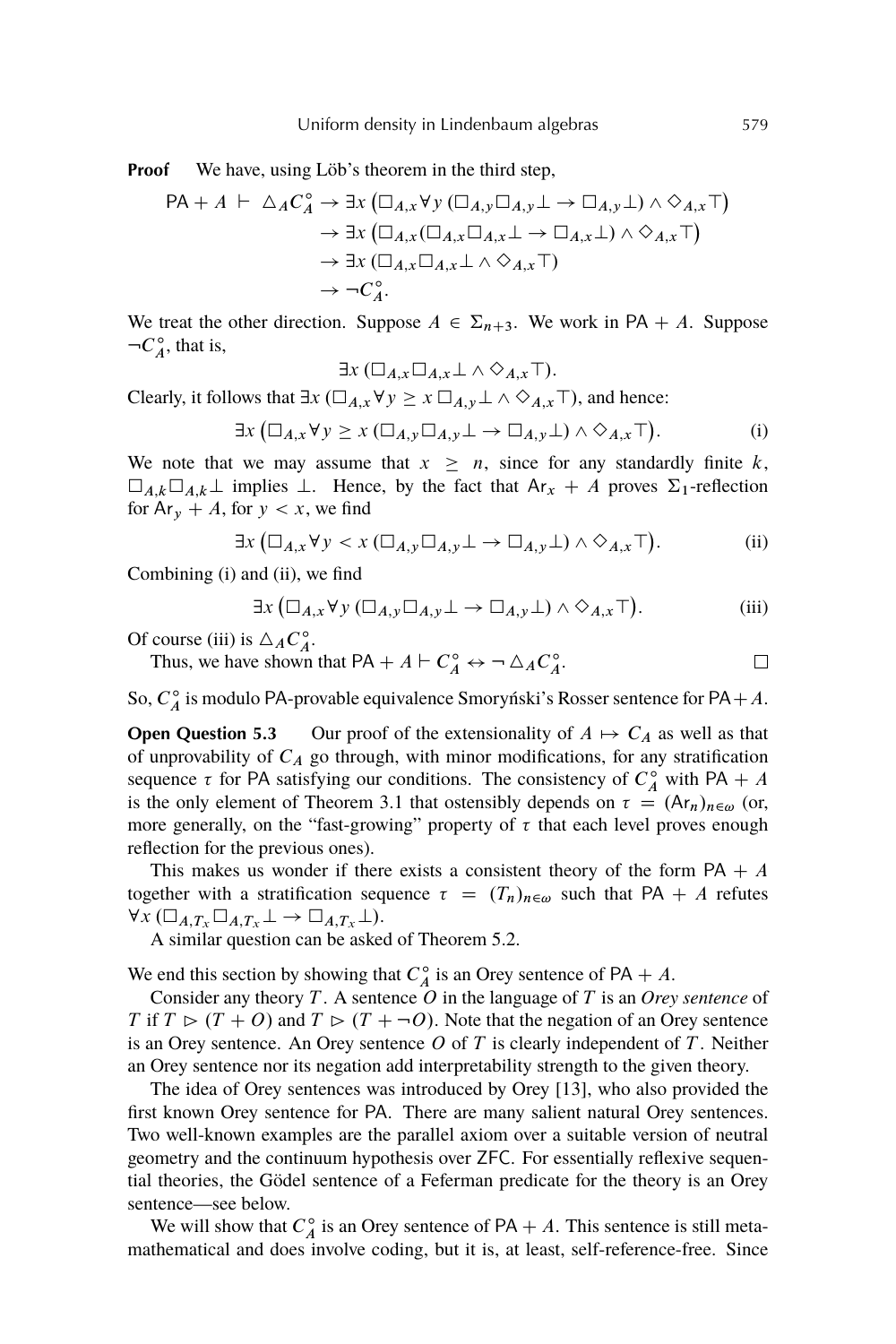$C_A^{\circ}$  $\int_A^{\infty}$  is a Gödel sentence of  $\Delta_A$ , the desired insight is immediate by the following theorem. (This theorem was also proved in [24].)

**Theorem 5.4** *Consider a consistent theory*  $T$  *given by a sequence*  $\tau$  *satisfying the conditions given above. Then any Gödel sentence of*  $\Delta_{\tau}$  *is an Orey sentence for* T.

**Proof** Let G be a Gödel sentence of  $\Delta_{\tau}$ . We have

$$
T + G \vdash T + \nabla_{\tau} \neg G
$$
  
\n
$$
\triangleright T + \neg G,
$$
  
\n
$$
T + \neg G \vdash T + \Delta_{\tau} G
$$
  
\n
$$
\vdash T + \nabla_{\tau} G
$$
  
\n
$$
\triangleright T + G.
$$

In the second step of the second proof, we use  $T \vdash \Delta_{\tau} \neg A \rightarrow \neg \Delta_{\tau} A$ . Thus, we have both  $(T + G) \triangleright (T + G)$ , by the identity interpretation, and  $(T + \neg G) \triangleright$  $(T + G)$ . So, using a disjunctive interpretation, we find  $T \triangleright (T + G)$ . Similarly,  $T \triangleright (T + \neg G).$  $\Box$ 

#### **Note**

1. A modified argument even works in  $I\Delta_0 + \Omega_1$ . The basic idea of this argument is due to Švejdar [20]. For the verification that Švejdar's assumptions are fulfilled, see Verbrugge and Visser [22].

#### **References**

- [1] Beklemishev, L. D., "Reflection schemes and provability algebras in formal arithmetic" (in Russian), *Uspekhi Matematicheskikh Nauk*, vol. 60, no. 2 (2005), pp. 3–78; English translation in *Russian Mathematical Surveys*, vol. 60 (2005), pp. 197–268. Zbl 1097.03054. MR 2152943. DOI 10.1070/RM2005v060n02ABEH000823. 570, 572
- [2] Buss, S. R., *Bounded Arithmetic*, vol. 3 of *Studies in Proof Theory: Lecture Notes*, Bibliopolis, Naples, Italy, 1986. Zbl 0649.03042. MR 0880863. 571, 574
- [3] Feferman, S., "Arithmetization of metamathematics in a general setting," *Fundamenta Mathematicae*, vol. 49 (1960/61), pp. 35–92. Zbl 0095.24301. MR 0147397. 578
- [4] Guaspari, D., and R. M. Solovay, "Rosser sentences," *Annals of Mathematical Logic*, vol. 16 (1979), pp. 81–99. Zbl 0426.03062. MR 0530432. DOI 10.1016/0003-4843(79)90017-2. 577
- [5] Hájek, P., and P. Pudlák, *Metamathematics of First-Order Arithmetic*, Perspectives in Mathematical Logic, Springer, Berlin, 1993. Zbl 0889.03053. MR 1219738. DOI 10.1007/978-3-662-22156-3. 570, 571, 572
- [6] Jeroslow, R. G., "Experimental logics and  $\Delta_2^0$ -theories," *Journal of Philosophical Logic*, vol. 4 (1975), pp. 253–67. Zbl 0319.02024. MR 0505406. 578
- [7] Leivant, D., "The optimality of induction as an axiomatization of arithmetic," *Journal of Symbolic Logic*, vol. 48 (1983), pp. 182–84. Zbl 0515.03018. MR 0693260. DOI 10.2307/2273332. 572
- [8] Lindström, P., *Aspects of Incompleteness*, 2nd ed., vol. 10 of *Lecture Notes in Logic*, Association for Symbolic Logic, Urbana, Ill., A K Peters, Natick, Mass., 2003. Zbl 1036.03002. MR 2014250. 578
- [9] McAloon, K., "Formules de Rosser pour ZF," *Comptes Rendus hebdomadaires des Séances de l'Académie des Sciences* (Série A), vol. 281 (1975), pp. A669–72. Zbl 0333.02046. MR 0384543. 578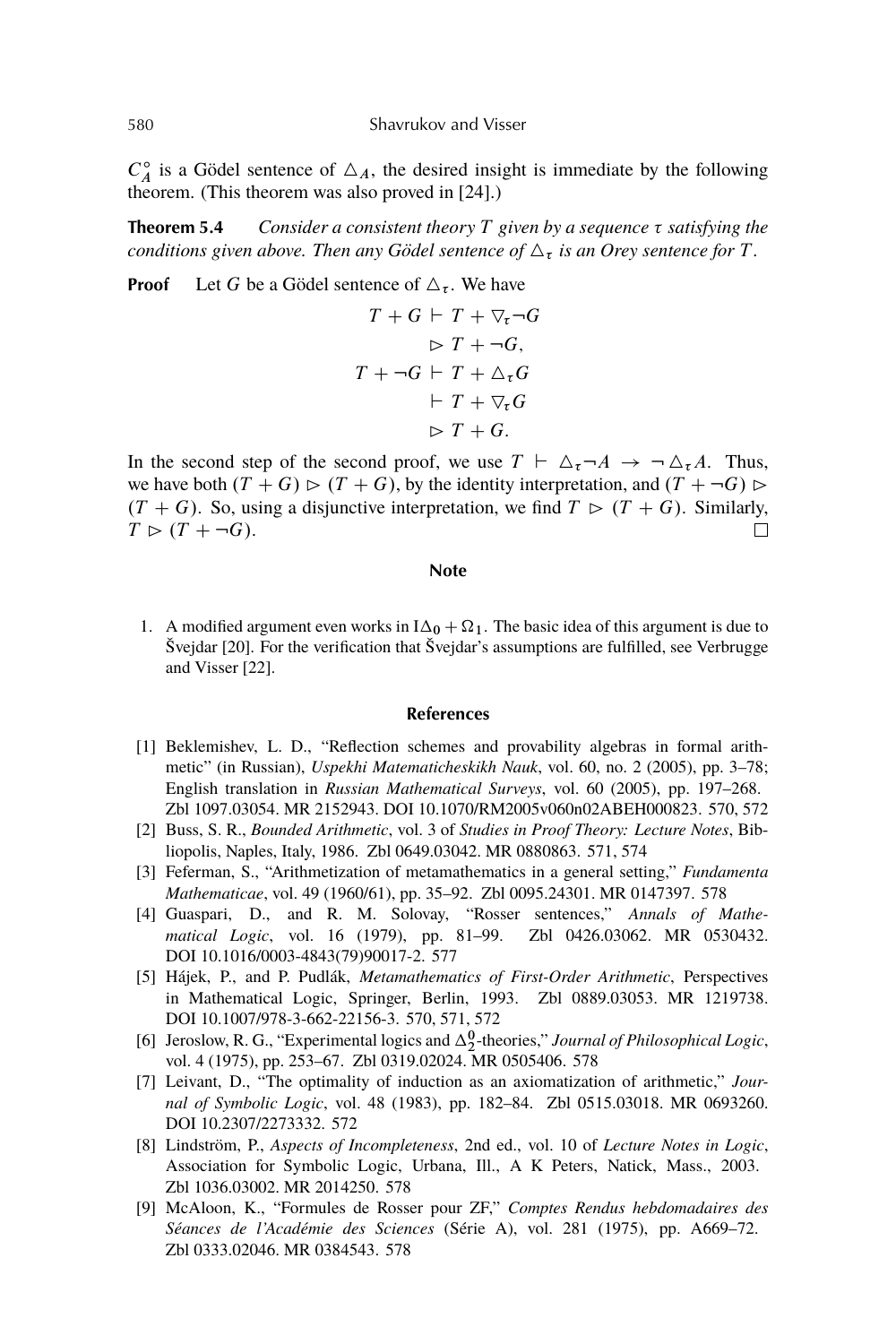- [10] Montagna, F., "On the algebraization of a Feferman's predicate (the algebraization of theories which express Theor; X)," *Studia Logica*, vol. 37 (1978), pp. 221–36. Zbl 0398.03054. MR 0515168. DOI 10.1007/BF02124724. 578
- [11] Montagna, F., and A. Sorbi, "Universal recursion-theoretic properties of r.e. preordered structures," *Journal of Symbolic Logic*, vol. 50 (1985), pp. 395–406. Zbl 0578.03026. MR 0793120. DOI 10.2307/2274228. 574
- [12] Ono, H., "Reflection principles in fragments of Peano arithmetic," *Zeitschrift für mathematische Logik und Grundlagen der Mathematik*, vol. 33 (1987), pp. 317–33. Zbl 0607.03017. MR 0913295. DOI 10.1002/malq.19870330407. 571
- [13] Orey, S., "Relative interpretations," *Zeitschrift für mathematische Logik und Grundlagen der Mathematik*, vol. 7 (1961), pp. 146–53. Zbl 0121.25501. MR 0146082. 579
- [14] Pour-El, M. B., and S. Kripke, "Deduction-preserving 'recursive isomorphisms' between theories," *Fundamenta Mathematicae*, vol. 61 (1967), pp. 141–63. Zbl 0174.02003. MR 0252226. 573, 574
- [15] Putnam, H., "Trial and error predicates and the solution to a problem of Mostowski," *Journal of Symbolic Logic*, vol. 30 (1965), pp. 49–57. Zbl 0193.30102. MR 0195725. 578
- [16] Rosser, J. B., "Extensions of some theorems of Gödel and Church," *Journal of Symbolic Logic*, vol. 1 (1936), pp. 87–91. Zbl 0015.33802. 571, 577
- [17] Selivanov, V., "Positive structures," pp. 321–50 in *Computability and Models: Perspectives East and West*, edited by S. B. Cooper and S. S. Goncharov, Kluwer Academic/Plenum, New York, 2003. MR 2043604. 574
- [18] Shavrukov, V. Yu., "A smart child of Peano's," *Notre Dame Journal of Formal Logic*, vol. 35 (1994), pp. 161–85. Zbl 0815.03011. MR 1295557. DOI 10.1305/ndjfl/1094061859. 570, 578
- [19] Smoryński, C., "Arithmetic analogues of McAloon's unique Rosser sentences," *Archive for Mathematical Logic*, vol. 28 (1989), pp. 1–21. Zbl 0663.03049. MR 0987763. DOI 10.1007/BF01624079. 570, 578
- [20] Švejdar, V., "Modal analysis of generalized Rosser sentences," *Journal of Symbolic Logic*, vol. 48 (1983), pp. 986–99. Zbl 0543.03010. MR 0727788. DOI 10.2307/2273663. 580
- [21] Tarski, A. A., *Undecidable Theories*, in collaboration with A. Mostowski and R. M. Robinson, Studies in Logic and the Foundations of Mathematics, North-Holland, Amsterdam, 1953. Zbl 0053.00401. MR 0058532. 569, 571, 578
- [22] Verbrugge, R., and A. Visser, "A small reflection principle for bounded arithmetic," *Journal of Symbolic Logic*, vol. 59 (1994), pp. 785–812. Zbl 0814.03039. MR 1295969. DOI 10.2307/2275908. 580
- [23] Visser, A., "Numerations,  $\lambda$ -calculus & arithmetic," pp. 259–84 in *To H. B. Curry: Essays on Combinatory Logic, Lambda Calculus and Formalism*, edited by J. P. Seldin and J. R. Hindley, Academic Press, London, 1980. MR 0592807. 574
- [24] Visser, A., "Peano's smart children: A provability logical study of systems with builtin consistency," *Notre Dame Journal of Formal Logic*, vol. 30 (1989), pp. 161–96. Zbl 0686.03033. MR 1050516. DOI 10.1305/ndjfl/1093635077. 578, 580
- [25] Visser, A., "Can we make the second incompleteness theorem coordinate free?" *Journal of Logic and Computation*, vol. 21 (2011), pp. 543–60. Zbl 1262.03123. MR 2823429. DOI 10.1093/logcom/exp048. 575, 578
- [26] Visser, A., "What is sequentiality?" pp. 229–69 in *New Studies in Weak Arithmetics*, edited by P. Cégielski, Ch. Cornaros and C. Dimitracopoulos, vol. 211 of *CSLI Lecture Notes*, CSLI Publications/Presses universitaires du Pôle de Recherche et d'Enseignement Supérieur de Paris-Est, Stanford/Paris, 2013. 570
- [27] Visser, A., "The arithmetics of a theory," to appear in *Notre Dame Journal of Formal Logic*, preprint, 2012, http://dspace.library.uu.nl/handle/1874/234711. 570